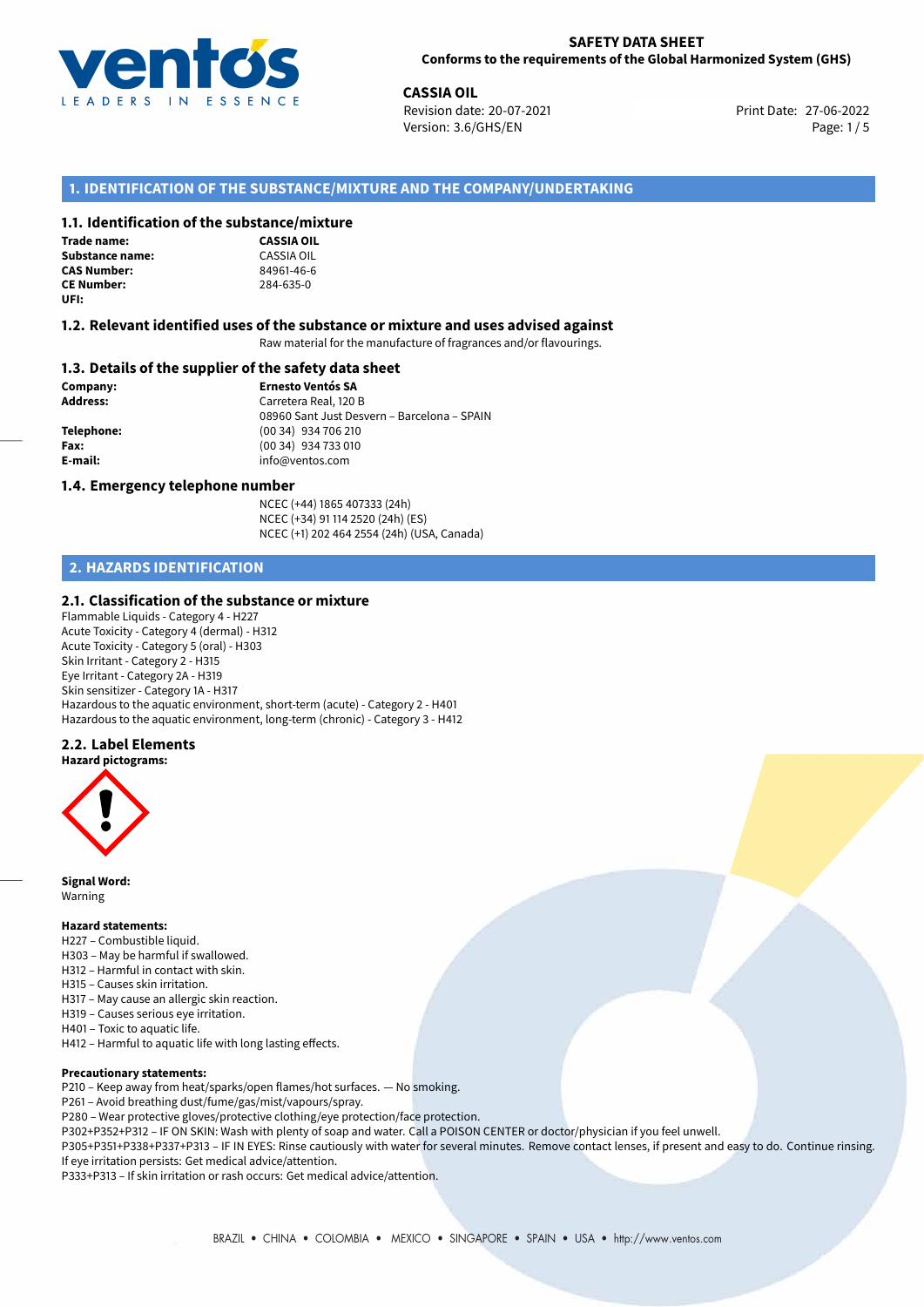

**CASSIA OIL**<br>
Revision date: 20-07-2021 **Print Date: 27-06-2022** Version: 3.6/GHS/EN Page: 2 / 5

# **2.3. Other hazards**

No Information available

# **3. COMPOSITION/INFORMATION ON INGREDIENTS**

### **3.1. Substances**

| Chemical name: | CASSIA OIL |
|----------------|------------|
| CAS number:    | 84961-46-6 |
| EC number:     | 284-635-0  |

#### **Hazardous constituents:**

| <b>Chemical Name</b>    | % (w/w)       | <b>CAS No</b><br><b>EC No</b> | <b>Classification according to GHS</b>                                                                                                                                                                                                                                                                                                                                      |
|-------------------------|---------------|-------------------------------|-----------------------------------------------------------------------------------------------------------------------------------------------------------------------------------------------------------------------------------------------------------------------------------------------------------------------------------------------------------------------------|
| CINNAMIC ALDEHYDE       | >50           | 104-55-2<br>203-213-9         | Acute Toxicity - Category 4 (dermal) - H312<br>Acute Toxicity - Category 5 (oral) - H303<br>Skin Irritant - Category 2 - H315<br>Eye Irritant - Category 2A - H319<br>Skin sensitizer - Category 1A - H317<br>Hazardous to the aquatic environment, short-term (acute) - Category 2 - H401<br>Hazardous to the aquatic environment, long-term (chronic) - Category 3 - H412 |
| <b>COUMARIN</b>         | $>1$ ; $<$ 10 | 91-64-5<br>202-086-7          | Acute Toxicity - Category 4 (oral) - H302<br>Skin sensitizer - Category 1B - H317<br>Hazardous to the aquatic environment, short-term (acute) - Category 3 - H402<br>Hazardous to the aquatic environment, long-term (chronic) - Category 3 - H412                                                                                                                          |
| CINNAMIC ACID           | $>1$ ; $<$ 10 | 621-82-9<br>210-708-3         | Skin Irritant - Category 3 - H316                                                                                                                                                                                                                                                                                                                                           |
| <b>CINNAMIC ALCOHOL</b> | $>0.1$ ; <1   | 104-54-1<br>203-212-3         | Acute Toxicity - Category 4 (oral) - H302<br>Skin Irritant - Category 3 - H316<br>Skin sensitizer - Category 1B - H317<br>Hazardous to the aquatic environment, short-term (acute) - Category 2 - H401                                                                                                                                                                      |

[See the full text of the hazard statements in section 16.](#page-4-0)

#### **3.2. Mixtures**

Not applicable.

#### **4. FIRST-AID MEASURES**

# **4.1. Description of necessary first aid measures**

| Ingestion:    | Rinse mouth with water.                                                                                               |
|---------------|-----------------------------------------------------------------------------------------------------------------------|
|               | Obtain medical advice.                                                                                                |
|               | Keep at rest. Do not induce vomiting.                                                                                 |
| Eye contact:  | In case of contact with eyes, rinse immediately with plenty of water for at least 15 minutes and seek medical advice. |
| Inhalation:   | Remove person to fresh air and keep at rest.                                                                          |
|               | Seek immediate medical advice.                                                                                        |
| Skin contact: | Take off immediately all contaminated clothing.                                                                       |
|               | Thoroughly wash affected skin with soap and water.                                                                    |
|               | Seek medical attention if symptoms persist.                                                                           |
|               |                                                                                                                       |

# **4.2. Most important symptoms and effects, both acute and delayed**

No information available.

#### **4.3. Indication of any immediate medical attention and special treatment needed**

No information available.

# **5. FIRE-FIGHTING MEASURES**

#### **5.1. Extinguishing Media**

Water spray, carbon dioxide, dry chemical powder or appropriate foam. For safety reasons do not use full water jet.

### **5.2. Special hazards arising from the substance or mixture**

Known or Anticipated Hazardous Products of Combustion: Emits toxic fumes under fire conditions.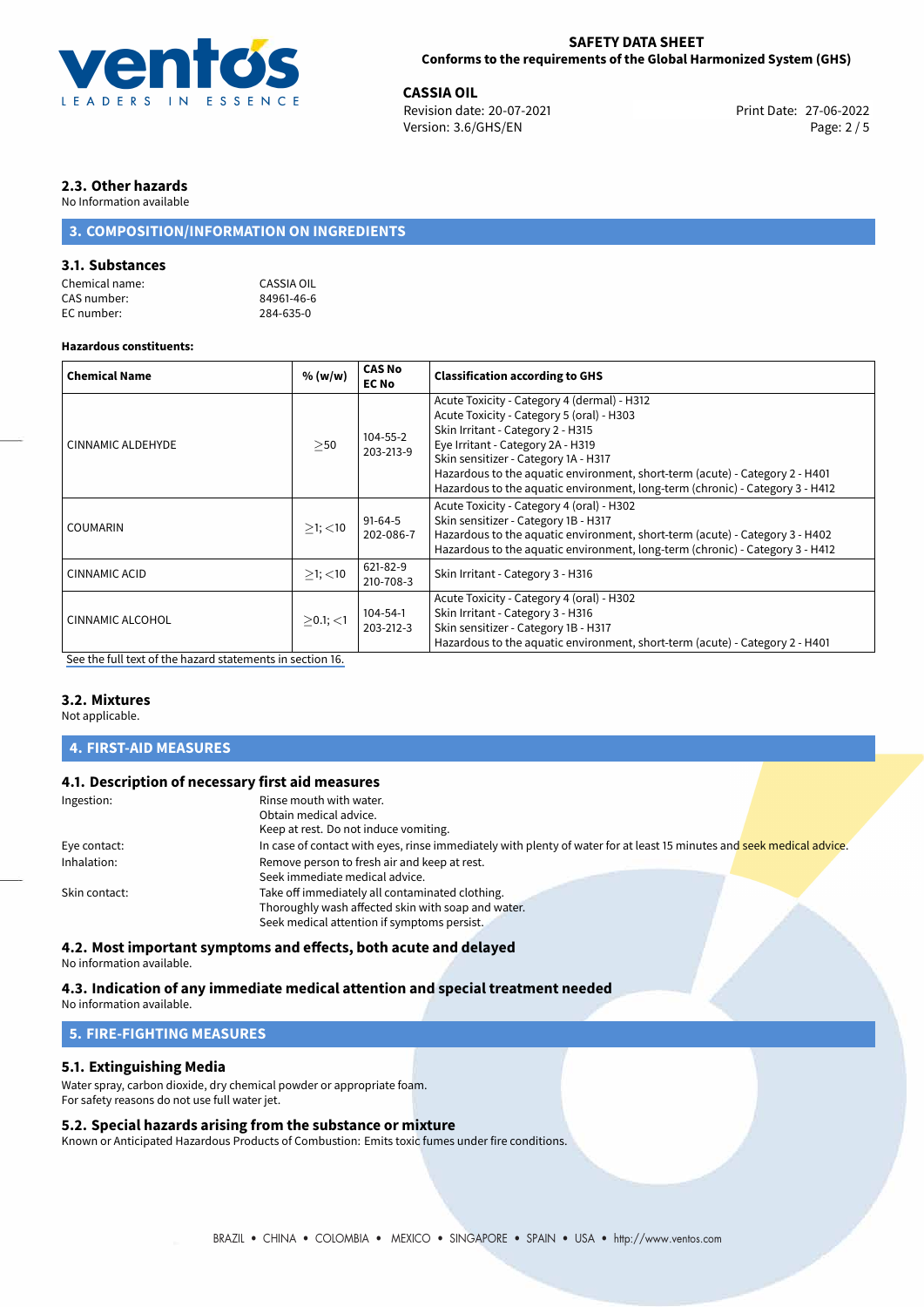

**CASSIA OIL**<br>
Revision date: 20-07-2021 **Print Date: 27-06-2022** Version: 3.6/GHS/EN Page: 3 / 5

# **5.3. Advice for firefighters**

High temperatures can lead to high pressures inside closed containers. Avoid inhalation of vapors that are created. Use appropriate respiratory protection. Do not allow spillage of fire to be poured into drains or watercourses. Wear self-contained breathing apparatus and protective clothing.

# **6. ACCIDENTAL RELEASE MEASURES**

# **6.1. Personal precautions, protective equipment and emergency procedures**

Evacuate surronding areas. Ensure adequate ventilation. Keep unnecessary and unprotected personnel from entering. Do not breathe vapor/spray. Avoid contact with skin and eyes. Information regarding personal protective measures: see section 8.

#### **6.2. Environmental precautions**

To avoid possible contamination of the environment, do not discharge into any drains, surface waters or groundwaters.

#### **6.3. Methods and materials for containment and cleaning up**

Cover with an inert, inorganic, non-combustible absorbent material (e.g. dry-lime, sand, soda ash). Place in covered containers using non-sparking tools and transport outdoors. Avoid open flames or sources of ignition (e.g. pilot lights on gas hot water heater). Ventilate area and wash spill site after material pickup is complete.

#### **6.4. Reference to other sections**

Information regarding exposure controls, personal protection and disposal considerations can be found in sections 8 and 13.

# **7. HANDLING AND STORAGE**

# **7.1. Precautions for safe handling**

Do not store or handle this material near food or drinking water. Do not smoke. Avoid contact with the eyes, skin and clothing. Wear protective clothing and use glasses. Observe the rules of safety and hygiene at work. Keep in the original container or an alternative made from a compatible material.

# **7.2. Conditions for safe storage, including any incompatibilities**

Store in tightly closed and preferably full containers in a cool, dry and ventilated area, protected from light. Keep away from sources of ignition (e.g. hot surfaces, sparks, flame and static discharges). Keep away from incompatible materials (see section 10).

#### **7.3. Specific end use(s)**

No information available.

# **8. EXPOSURE CONTROLS AND PERSONAL PROTECTION**

#### **8.1. Control parameters**

Components with occupational exposure limits: None known.

#### **8.2. Exposure controls**

Measures should be taken to prevent materials from being splashed into the body. Provide adequate ventilation, according to the conditions of use. Use a mechanical exhaust if required.

# **8.3. Individual protection measures, such as personal protective equipment**

| Eye/Face protection:             | Chemical safety goggles are recommended. Wash contaminated goggles before reuse.                                      |  |  |
|----------------------------------|-----------------------------------------------------------------------------------------------------------------------|--|--|
| Hand Protection:                 | Chemical-resistant gloves are recommended. Wash contaminated gloves before reuse.                                     |  |  |
| Body protection:                 | Personal protective equipment for the body should be selected based on the task being performed and the risks         |  |  |
|                                  | involved.                                                                                                             |  |  |
| Respiratory Protection:          | In case of insufficient ventilation, use suitable respiratory equipment.                                              |  |  |
| Environmental exposure controls: | Emissions from ventilation or process equipment should be checked to ensure they comply with environmental            |  |  |
|                                  | protection legislation.                                                                                               |  |  |
|                                  | In some cases, filters or engineering modifications to the process equipment will be necessary to reduce emissions to |  |  |
|                                  | acceptable levels.                                                                                                    |  |  |

# **9. PHYSICAL AND CHEMICAL PROPERTIES**

### **9.1. Information on basic physical and chemical properties**

| Liauid               |  |
|----------------------|--|
| Conforms to standard |  |
| Conforms to standard |  |
|                      |  |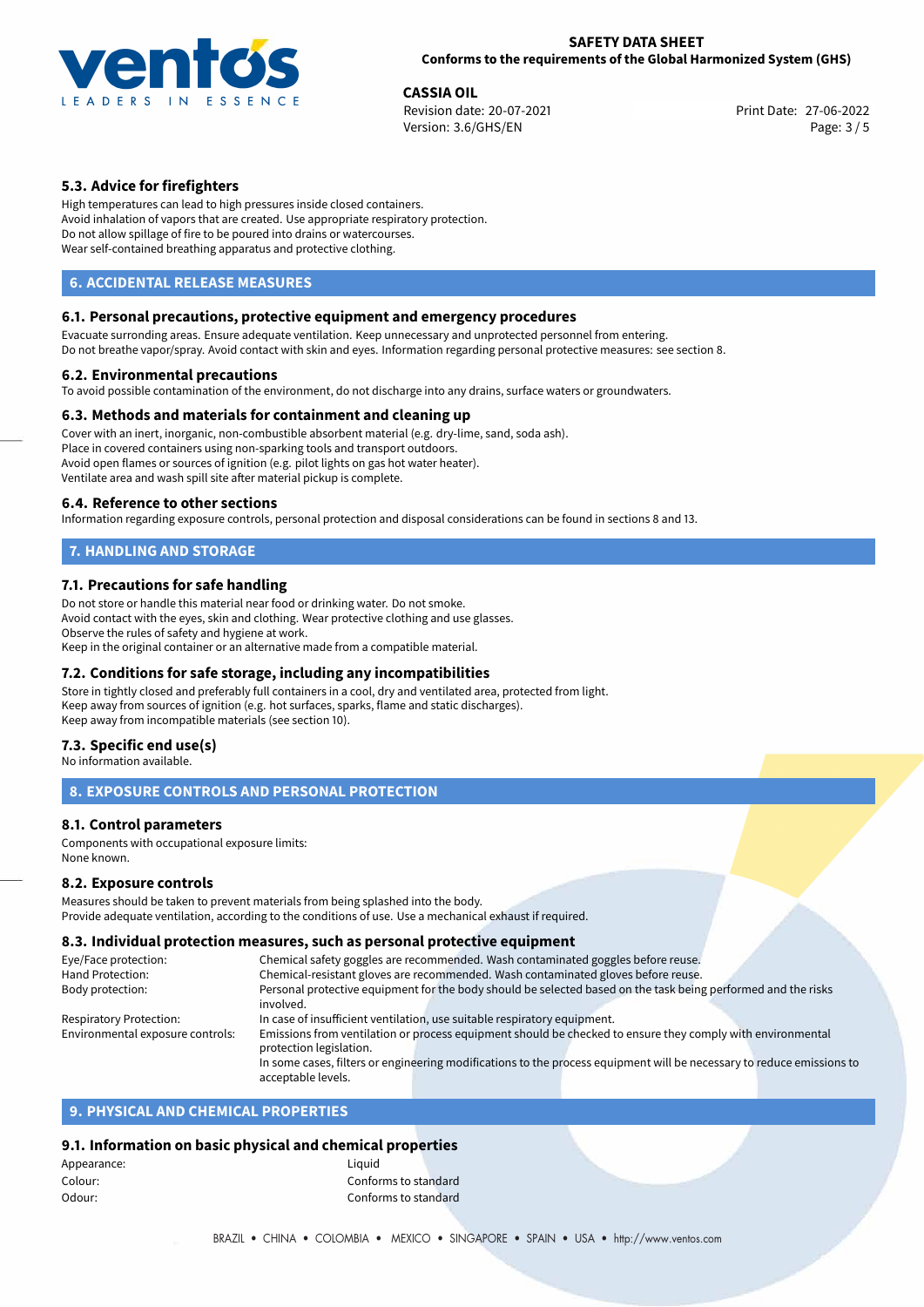

**CASSIA OIL**<br>
Revision date: 20-07-2021 **Print Date: 27-06-2022** Version: 3.6/GHS/EN Page: 4 / 5

| Odour theshold:                        | Not c           |
|----------------------------------------|-----------------|
| pH:                                    | Not c           |
| Melting point/freezing point:          | Not c           |
| Boling point/boiling range $(°C)$ :    | Not c           |
| Flash point:                           | 90 $^{\circ}$ C |
| Evaporation rate:                      | Not c           |
| Flammability:                          | Not c           |
| Lower flammability/Explosive limit:    | Not c           |
| Upper flammability/Explosive limit:    | Not c           |
| Vapour pressure:                       | Not c           |
| Vapour Density:                        | Not c           |
| Density:                               | 1,045           |
| Relative density:                      | 1,045           |
| Water solubility:                      | <b>INSO</b>     |
| Solubility in other solvents:          | SOLL            |
| Partition coefficient n-octanol/water: | Not c           |
| Auto-ignition temperature:             | Not c           |
| Decomposition temperature:             | Not c           |
| Viscosity, dynamic:                    | Not c           |
| Viscosity, kinematic:                  | Not c           |
| Explosive properties:                  | Not c           |
| Oxidising properties:                  | <b>NONI</b>     |
|                                        |                 |

# Not determined Not determined Not determined Not determined Not determined Not determined Upper flammability/Explosive limit: Not determined Not determined Not determined Density: 1,045*−*1,06 g/mL (20ºC) Relative density: 1,045*−*1,06 (20ºC) INSOLUBLE IN WATER SOLUBLE IN ETHANOL Not determined Not determined Not determined Not determined Not determined Not determined **NONE EXPECTED**

Not determined

# **10. STABILITY AND REACTIVITY**

#### **10.1. Reactivity**

No hazardous reactions if stored and handled as prescribed/indicated.

#### **10.2. Chemical stability**

The product is stable if stored and handled as prescribed/indicated.

#### **10.3. Possibility of hazardous reactions**

No hazardous reactions if stored and handled as prescribed/indicated.

#### **10.4. Conditions to Avoid**

Conditions to Avoid: Excessive heat, flame or other ignition sources.

#### **10.5. Incompatible materials**

Avoid contact with strong acids and bases and oxidizing agents.

### **10.6. Hazardous decomposition products**

During combustion may form carbon monoxide and unidentified organic compounds.

# **11. TOXICOLOGICAL INFORMATION**

| <b>Acute toxicity</b>                    | May be harmful if swallowed. Harmful in contact with skin.                |  |
|------------------------------------------|---------------------------------------------------------------------------|--|
| <b>Skin corrosion/irritation</b>         | Causes skin irritation.                                                   |  |
| Serious eye damage/irritation            | Causes serious eye irritation.                                            |  |
| <b>Respiratory or skin sensitisation</b> | May cause an allergic skin reaction.                                      |  |
| <b>Germ cell mutagenicity</b>            | Based on the data available, the criteria for classification are not met. |  |
| Carcinogenicity                          | Based on the data available, the criteria for classification are not met. |  |
| <b>Reproductive toxicity</b>             | Based on the data available, the criteria for classification are not met. |  |
| <b>STOT-single exposure</b>              | Based on the data available, the criteria for classification are not met. |  |
| <b>STOT-repeated exposure</b>            | Based on the data available, the criteria for classification are not met. |  |
| <b>Aspiration hazard</b>                 | Based on the data available, the criteria for classification are not met. |  |

# **12. ECOLOGICAL INFORMATION**

### **12.1. Toxicity**

**Assessment:** Toxic to aquatic life. Harmful to aquatic life with long lasting effects. **Experimental/calculated data:** No information available.